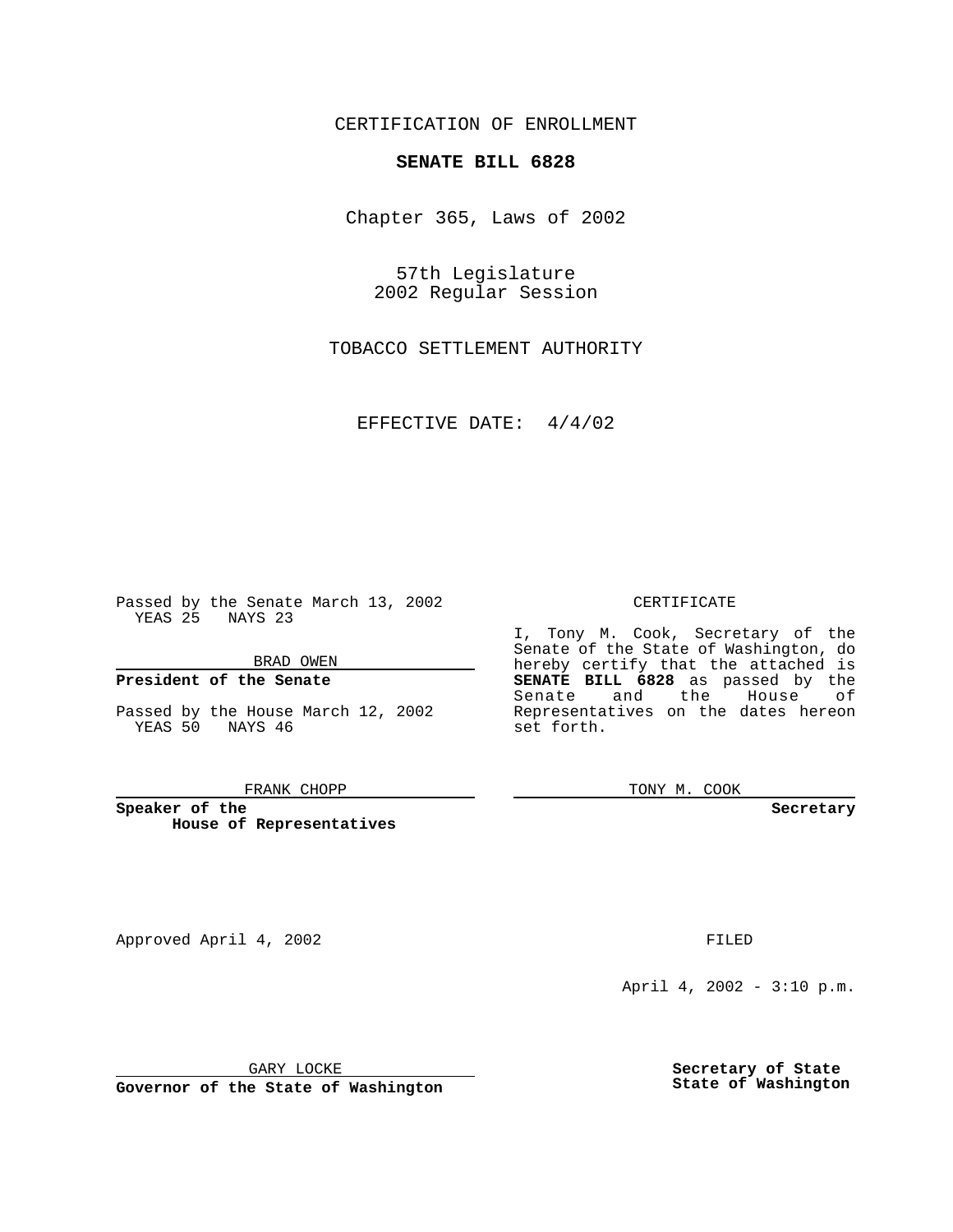# **SENATE BILL 6828** \_\_\_\_\_\_\_\_\_\_\_\_\_\_\_\_\_\_\_\_\_\_\_\_\_\_\_\_\_\_\_\_\_\_\_\_\_\_\_\_\_\_\_\_\_\_\_

\_\_\_\_\_\_\_\_\_\_\_\_\_\_\_\_\_\_\_\_\_\_\_\_\_\_\_\_\_\_\_\_\_\_\_\_\_\_\_\_\_\_\_\_\_\_\_

### AS AMENDED BY THE HOUSE

Passed Legislature - 2002 Regular Session

**State of Washington 57th Legislature 2002 Regular Session By** Senators Brown and Swecker

Read first time 03/04/2002. Referred to Committee on Ways & Means.

 AN ACT Relating to the disposition of the state's revenues from the tobacco litigation national master settlement agreement; amending RCW 43.79.480; adding a new section to chapter 82.04 RCW; adding a new chapter to Title 43 RCW; creating new sections; and declaring an emergency.

BE IT ENACTED BY THE LEGISLATURE OF THE STATE OF WASHINGTON:

 NEW SECTION. **Sec. 1.** LEGISLATIVE DECLARATION. The legislature declares it to be the public policy of the state and a recognized governmental function to assist in securitizing the revenue stream from the master settlement agreement between the state and tobacco product manufacturers in order to provide a current and reliable source of revenue for the state. The purpose of this chapter is to establish a tobacco settlement authority having the power to purchase certain rights of the state under the master settlement agreement and to issue nonrecourse revenue bonds to pay outstanding obligations of the state in order to make funds available for increased costs of health care, long-term care, and other programs of the state. This chapter, being necessary for the welfare of the state and its inhabitants, shall be liberally construed to effect the purposes thereof.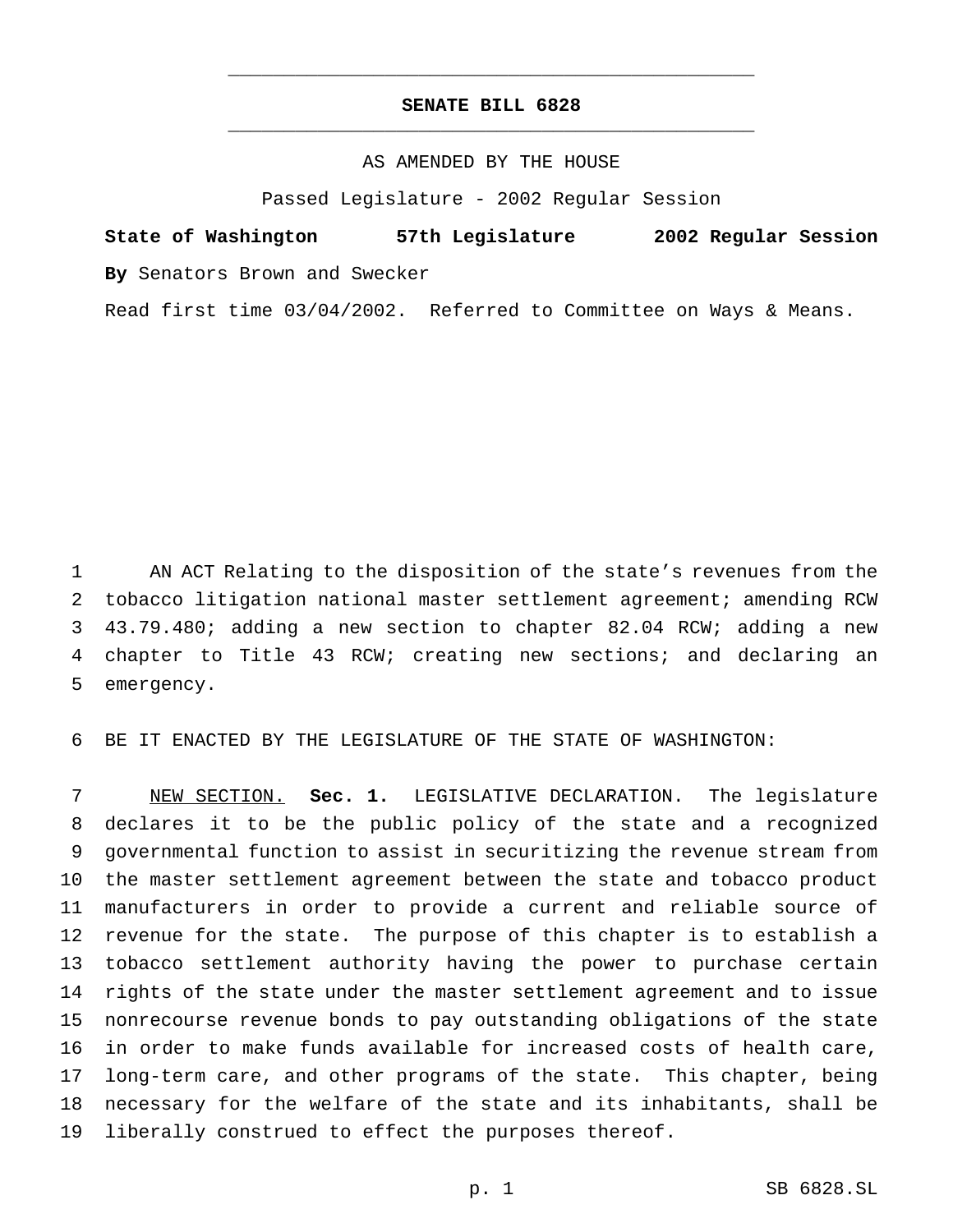NEW SECTION. **Sec. 2.** DEFINITIONS. The definitions in this section apply throughout this chapter unless the context clearly requires otherwise.

 (1) "Authority" means the tobacco settlement authority created in this chapter.

(2) "Board" means the governing board of the authority.

 (3) "Bonds" means bonds, notes, and other obligations and financing arrangements issued or entered into by the authority under this chapter.

 (4) "Master settlement agreement" means the national master settlement agreement and related documents entered into on November 23, 1998, by the state and the four principal United States tobacco product manufacturers, as amended and supplemented, for the settlement of litigation brought by the state against the tobacco product manufacturers.

 (5) "Sales agreement" means any agreement authorized under this chapter in which the state provides for the sale to the authority of a portion of the payments required to be made by tobacco product manufacturers to the state and the state's rights to receive such payments, pursuant to the master settlement agreement.

 NEW SECTION. **Sec. 3.** TOBACCO SETTLEMENT AUTHORITY--ESTABLISHED. (1) The tobacco settlement authority is created and constitutes a public instrumentality and agency of the state, separate and distinct from the state, exercising public and essential governmental functions. The authority is a public body within the meaning of RCW 39.53.010.

 (2) The powers of the authority are vested in and shall be exercised by a board consisting of five directors appointed by the governor, one of whom shall be appointed by the governor as chair of the authority and who shall serve on the authority and as chair of the authority at the pleasure of the governor. The governor shall make the initial appointments no later than thirty days after the effective date of this section. The term of the directors, other than the chair, shall be four years from the date of their appointment, except that the terms of two of the initial appointees, as determined by the governor, shall be for two years from the date of their appointment. A director may be removed by the governor for cause under RCW 43.06.070 and 43.06.080. The governor shall fill any vacancy on the board by appointment for the remainder of the unexpired term. The members of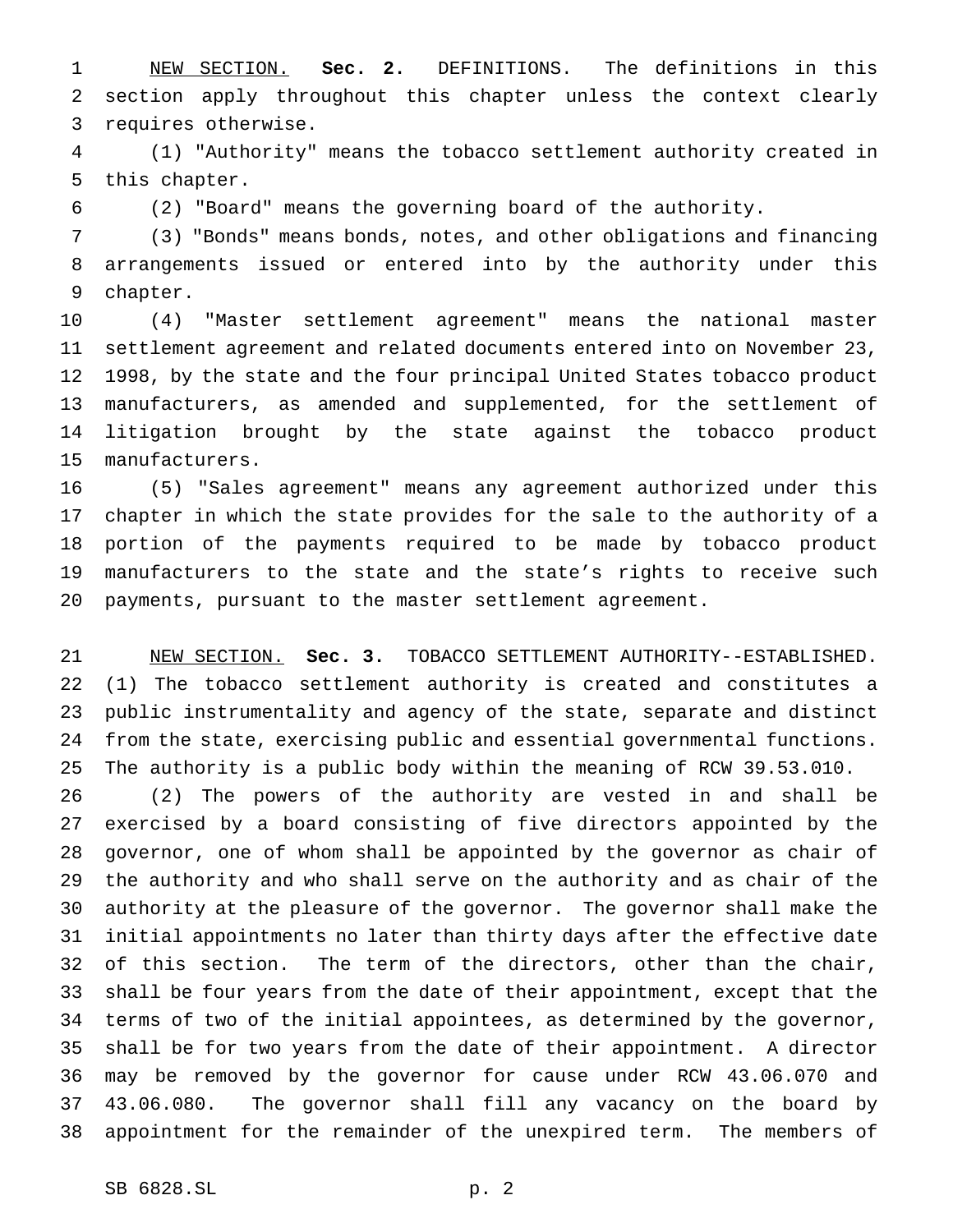the authority shall be compensated in accordance with RCW 43.03.240 and may be reimbursed, solely from the funds of the authority, for expenses incurred in the discharge of their duties under this chapter, subject to RCW 43.03.050 and 43.03.060.

(3) Three members of the board constitute a quorum.

 (4) The members shall elect a treasurer and secretary annually, and other officers as the members determine necessary.

 (5) Meetings of the board shall be held in accordance with the open public meetings act, chapter 42.30 RCW, and at the call of the chair or when a majority of the members so requests. Meetings of the board may be held at any location within or out of the state, and members of the board may participate in a meeting of the board by means of a conference telephone or similar communication equipment under RCW 23B.08.200.

 (6) The staff of the state housing finance commission under chapter 43.180 RCW shall provide administrative and staff support to the authority and shall be compensated for its services solely from the funds of the authority.

 NEW SECTION. **Sec. 4.** BONDS NOT DEBT OF STATE. (1) Bonds issued under this chapter shall be issued in the name of the authority. The bonds shall not be obligations of the state of Washington and shall be obligations only of the authority, payable solely from the special fund or funds created by the authority for their payment.

 (2) Bonds issued under this chapter shall contain a recital on their face to the effect that payment of the principal of, interest on, and prepayment premium, if any, on the bonds shall be a valid claim only as against the special fund or funds relating thereto, that neither the faith and credit nor the taxing power of the state or any municipal corporation, subdivision, or agency of the state, other than the authority as set forth in this chapter, is pledged to the payment of the principal of, interest on, and prepayment premium, if any, on the bonds.

 (3) Contracts entered into by the authority shall be entered into in the name of the authority and not in the name of the state of Washington. The obligations of the authority under the contracts shall be obligations only of the authority and are not in any way obligations of the state of Washington.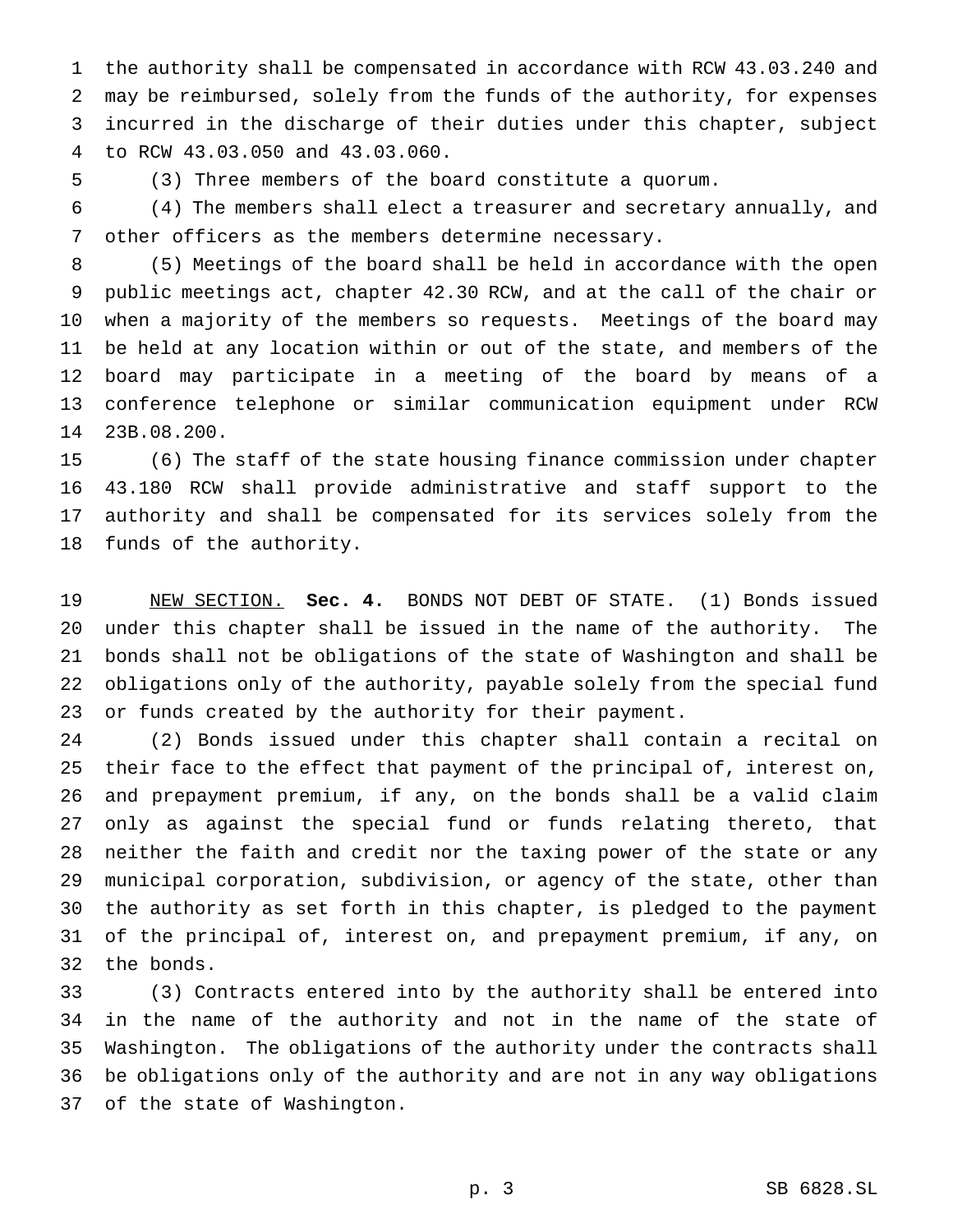NEW SECTION. **Sec. 5.** FINANCING POWERS. In addition to other powers and duties prescribed in this chapter, the authority is empowered to:

 (1) Establish a stable source of revenue to be used for the purposes designated in this chapter;

 (2) Enter into sales agreements with the state for purchase of a portion of the amounts otherwise due to the state under the master settlement agreement, and of the state's rights to receive such amounts;

 (3) Issue bonds, the interest and gain on which may or may not be exempt from general federal income taxation, in one or more series, and to refund or refinance its debt and obligations;

 (4) Sell, pledge, or assign, as security, all or a portion of the revenues derived by the authority under any sales agreement, to provide 15 for and secure the issuance of its bonds;

 (5) Provide for the investment of any funds, including funds held in reserve, not required for immediate disbursement, and provide for the selection of investments;

 (6) Manage its funds, obligations, and investments as necessary and 20 as consistent with its purpose; and

(7) Implement the purposes of this chapter.

 NEW SECTION. **Sec. 6.** GENERAL POWERS--RESTRICTIONS. (1) The authority has all the general powers necessary to carry out its purposes and duties and to exercise its specific powers. In addition to other powers specified in this chapter, the authority may:

(a) Sue and be sued in its own name;

 (b) Make and execute agreements, contracts, and other instruments, with any public or private person, in accordance with this chapter;

 (c) Employ, contract with, or engage independent counsel, bond counsel, other attorneys, financial advisors, investment bankers, auditors, other technical or professional assistants, and such other personnel as are necessary and recommended by the state housing finance commission staff;

 (d) Invest or deposit moneys of the authority in any manner determined by the authority and enter into hedge agreements, swap agreements, or other financial products, including payment agreements defined under RCW 39.96.020(5). The authority is not a governmental entity for purposes of chapter 39.96 RCW;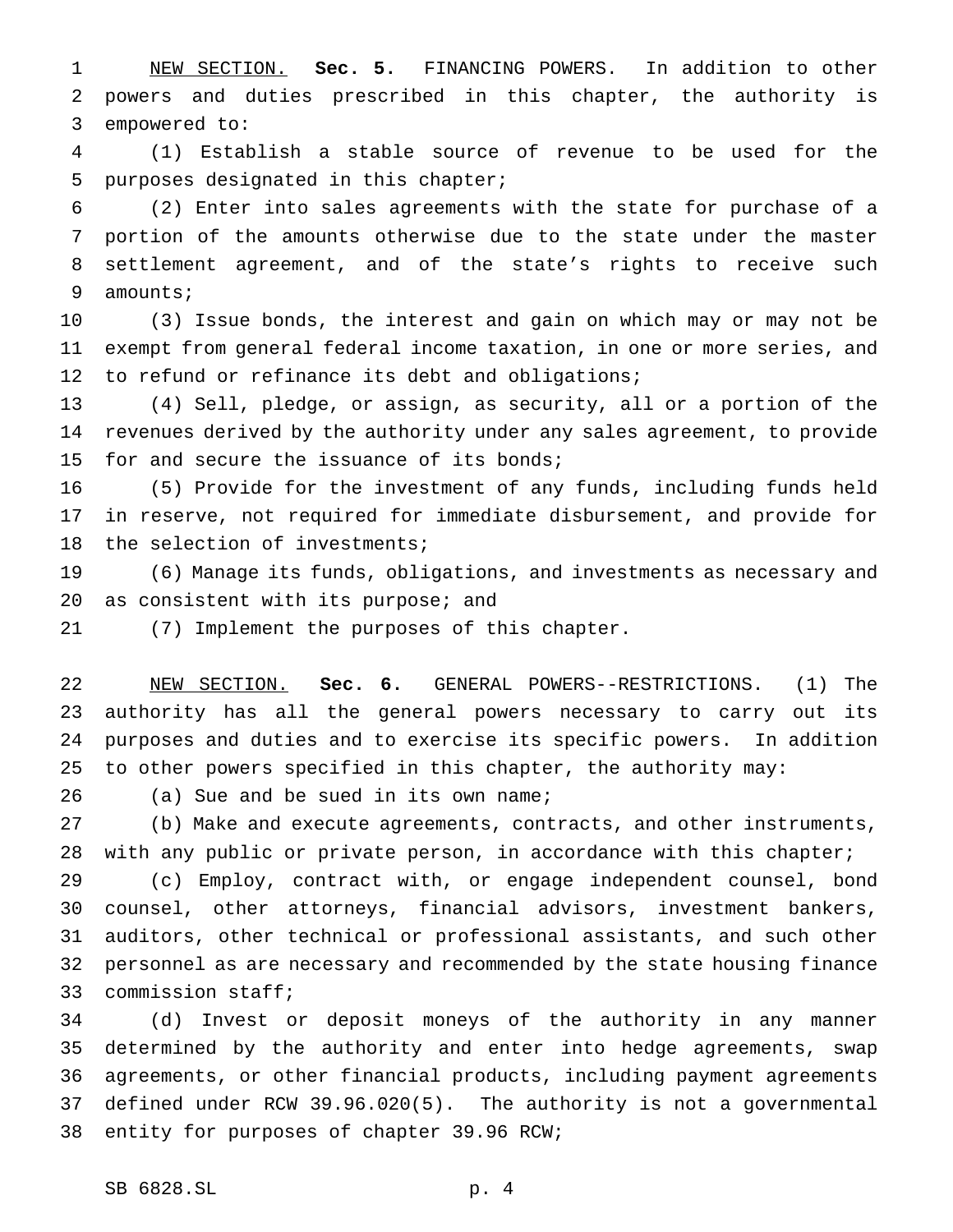(e) Establish such special funds, and controls on deposits to and disbursements from them, as it finds convenient for the implementation of this chapter;

 (f) Procure insurance, other credit enhancements, and other financing arrangements for its bonds to fulfill its purposes under this chapter, including but not limited to municipal bond insurance and letters of credit;

 (g) Accept appropriations, gifts, grants, loans, or other aid from public or private entities;

 (h) Adopt rules, consistent with this chapter, as the board determines necessary;

 (i) Delegate any of its powers and duties if consistent with the 13 purposes of this chapter; and

 (j) Exercise any other power reasonably required to implement the purposes of this chapter.

 (2) The authority does not have the power of eminent domain and does not have the power to levy taxes of any kind.

 NEW SECTION. **Sec. 7.** AUTHORIZATION OF THE SALE OF RIGHTS IN THE MASTER SETTLEMENT AGREEMENT. (1) The governor is authorized to sell and assign to the authority all of the state's right to receive a portion of the state's annual share of the revenue derived from the master settlement agreement for litigation brought by the state against tobacco product manufacturers. The portion of the state's share sold and assigned shall be determined by the governor in an amount necessary to generate net proceeds to the state for deposit to the tobacco securitization trust account under section 13 of this act up to four hundred fifty million dollars. The attorney general shall assist the governor in the review of all necessary documentation to effect the sale. The governor and the authority are authorized to take any action necessary to facilitate and complete the sale.

 (2) The sale made under this section is irrevocable so long as bonds issued under this chapter remain outstanding. The portion of the revenue sold to the authority shall be pledged to the bondholders. The sale and assignment shall constitute and be treated as a true sale and absolute transfer of the revenue so transferred and not as a pledge or other security interest granted by the state for any borrowing. The characterization of such a sale as an absolute transfer shall not be negated or adversely affected by the fact that only a portion of the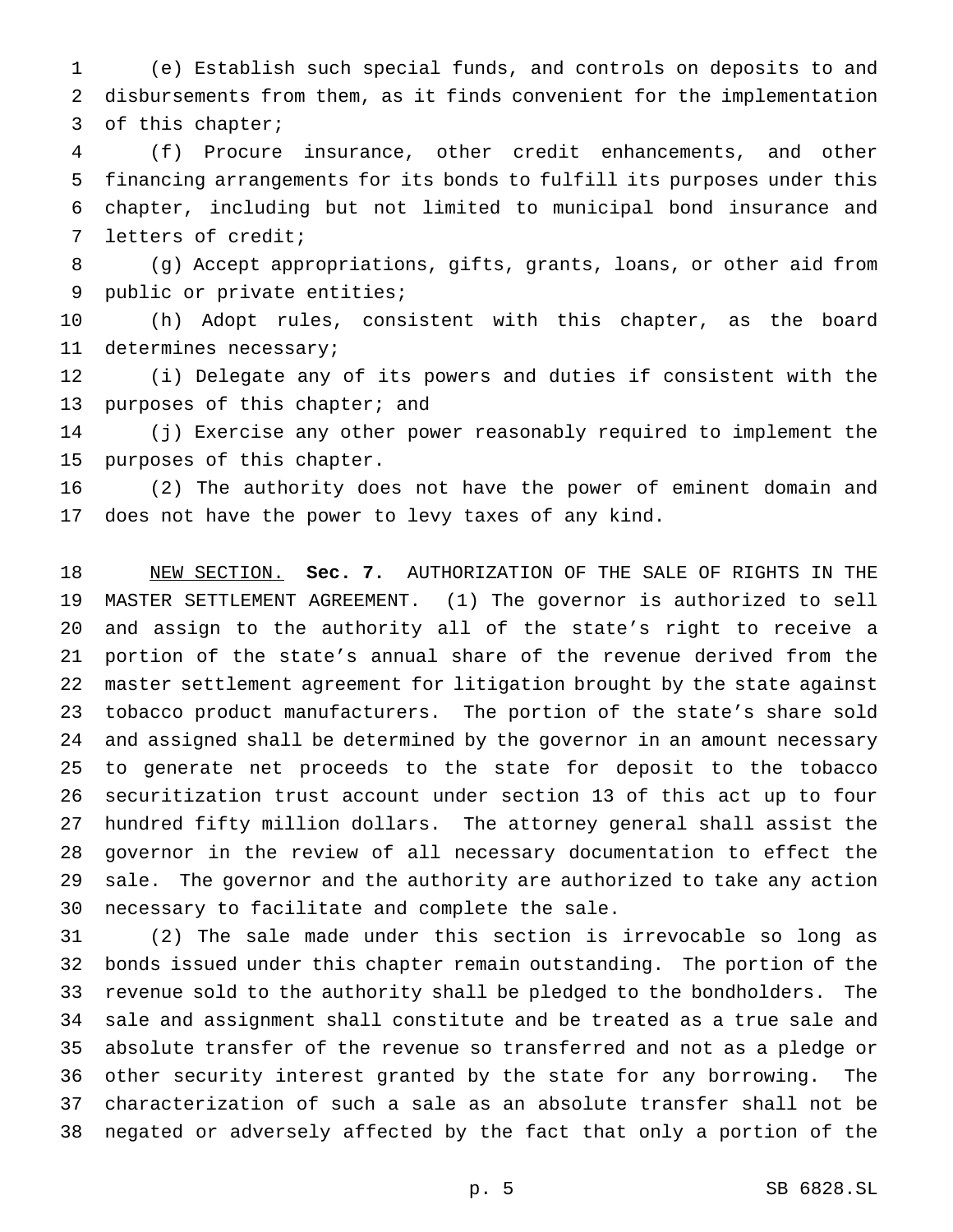revenue from the master settlement agreement is being sold and assigned, or by the state's acquisition or retention of an ownership interest in the portion of the revenue from the master settlement agreement not so assigned.

 (3) In addition to such other terms, provisions, and conditions as the governor and the authority may determine appropriate for inclusion in the sale agreements, the sale agreements shall contain (a) a covenant of the state that the state will not agree to any amendment of the master settlement agreement that materially and adversely affects the authority's ability to receive the portion of the state's share of master settlement agreement payments that have been sold to the 12 authority; (b) a requirement that the state enforce, at its own expense, the provisions of the master settlement agreement that require the payment of the portion of the state's share of master settlement agreement payments that have been sold to the authority; and (c) a covenant that the state shall take no action that would adversely affect the tax-exempt status of any tax-exempt bonds of the authority. (4) On or after the effective date of the sale, the state shall not have any right, title, or interest in the portion of the state's share of the master settlement agreement revenue sold and such portion shall be the property of the authority and not the state, and shall be owned, received, held, and disbursed by the authority or its trustee or

assignee, and not the state.

 (5) The terms of the state's sale to the authority of a portion of the master settlement agreement revenue shall provide that the portion shall be paid directly to the authority or its trustee or assignee. The revenue sold and assigned shall not be received in the treasury of the state and shall not be or deemed to be general state revenues as that term is used in Article VIII, section 1 of the state Constitution.

 NEW SECTION. **Sec. 8.** BONDS. (1) The authority may issue its bonds in principal amounts which, in the opinion of the authority, are necessary to provide sufficient funds for achievement of its purposes, the payment of debt service on its bonds, the establishment of reserves to secure the bonds, the costs of issuance of its bonds and credit enhancements, if any, and all other expenditures of the authority incident to and necessary to carry out its purposes or powers. The authority may also issue refunding bonds, including advance refunding bonds, for the purpose of refunding previously issued bonds, and may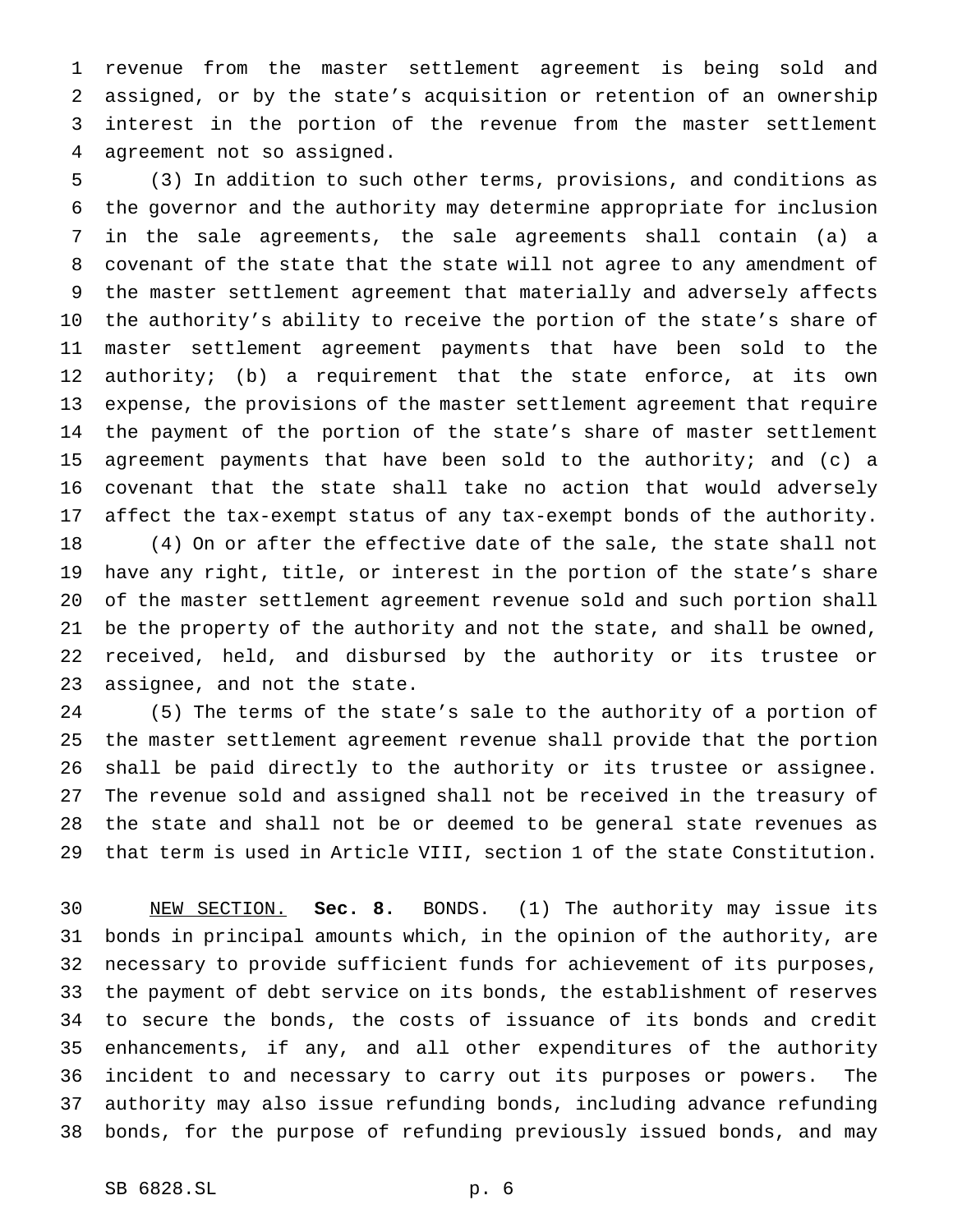issue other types of bonds, debt obligations, and financing arrangements necessary to fulfill its purposes or the purposes of this chapter. The bonds are investment securities and negotiable instruments within the meaning of and for the purposes of the uniform commercial code.

 (2) The authority's bonds shall bear such date or dates, mature at such time or times, be in such denominations, be in such form, be registered or registrable in such manner, be made transferable, exchangeable, and interchangeable, be payable in such medium of payment, at such place or places, be subject to such terms of redemption, bear such fixed or variable rate or rates of interest, be taxable or tax exempt, be payable at such time or times, and be sold in such manner and at such price or prices, as the authority determines. The bonds shall be executed by one or more officers of the authority, and by the trustee or paying agent if the authority determines to use a trustee or paying agent for the bonds. Execution of the bonds may be by manual or facsimile signature, provided that at least one signature on the bond is manual.

 (3) The bonds of the authority shall be subject to such terms, conditions, covenants, and protective provisions as are found necessary or desirable by the authority, including, but not limited to, pledges of the authority's assets, setting aside of reserves, and other provisions the authority finds are necessary or desirable for the security of bondholders.

 (4) Any revenue pledged by the authority to be received under the sales agreement or in special funds created by the authority shall be valid and binding at the time the pledge is made. Receipts so pledged and then or thereafter received by the authority and any securities in which such receipts may be invested shall immediately be subject to the lien of such pledge without any physical delivery thereof or further act. The lien of any such pledge shall be valid and binding as against all parties having claims of any kind against the authority, whether such parties have notice of the lien. Notwithstanding any other provision to the contrary, the resolution or indenture of the authority or any other instrument by which a pledge is created need not be recorded or filed pursuant to chapter 62A.9A RCW to perfect such pledge. The authority shall constitute a governmental unit within the meaning of RCW 62A.9A-102(a)(45).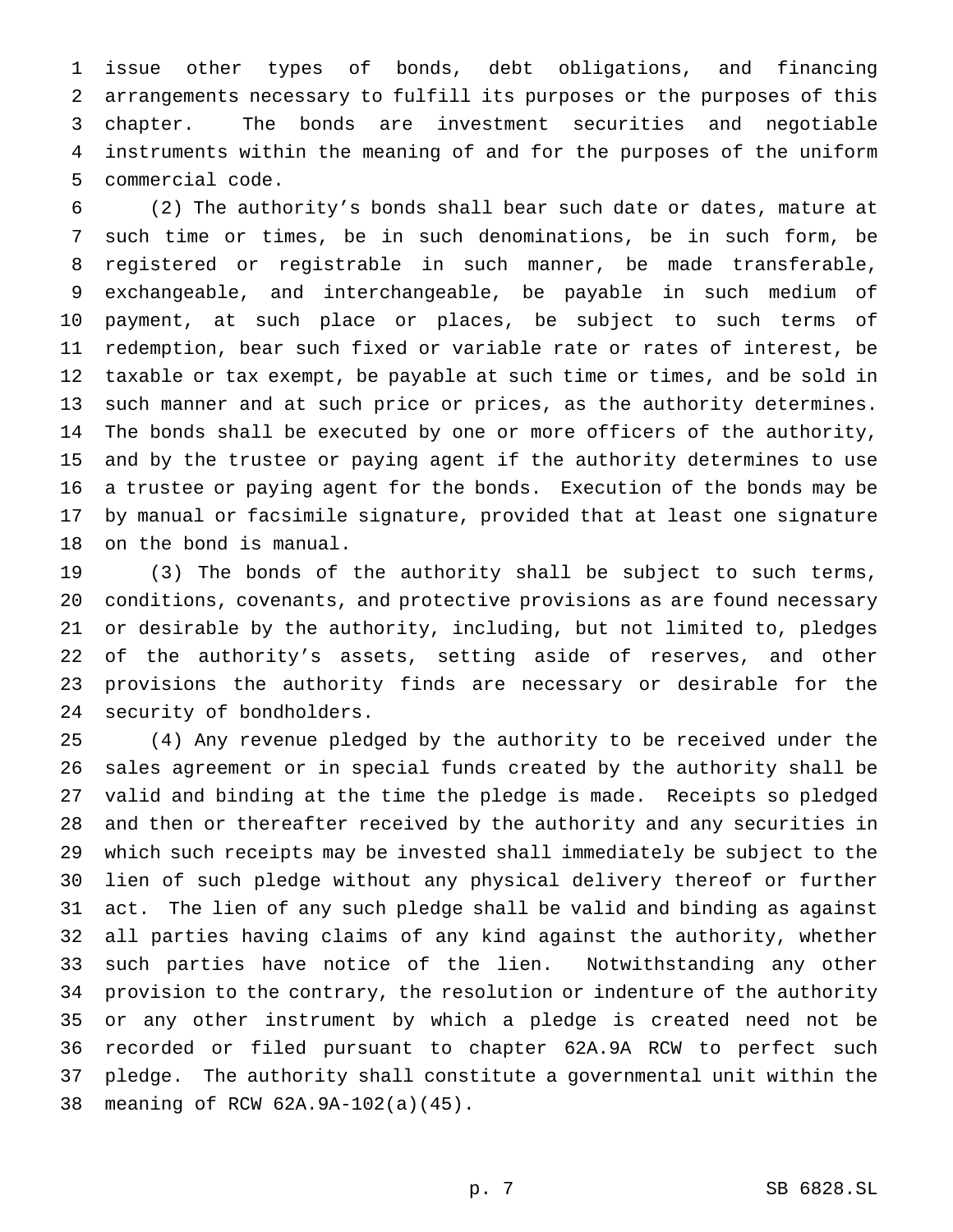(5) When issuing bonds, the authority may provide for the future issuance of additional bonds or parity debt on a parity with outstanding bonds, and the terms and conditions of their issuance. The authority may issue refunding bonds in accordance with chapter 39.53 RCW or issue bonds with a subordinate lien against the fund or funds securing outstanding bonds.

 (6) The board and any person executing the bonds are not liable personally on the indebtedness or subject to any personal liability or accountability by reason of the issuance thereof.

 (7) The authority may, out of any fund available therefor, purchase its bonds in the open market.

 NEW SECTION. **Sec. 9.** LEGAL INVESTMENTS. Bonds issued under this chapter are hereby made securities in which all insurance companies, trust companies in their commercial departments, savings banks, cooperative banks, banking associations, investment companies, executors, trustees and other fiduciaries, and all other persons whatsoever who are now or may hereafter be authorized to invest in obligations of the state may properly and legally invest funds, including capital in their control or belonging to them.

 NEW SECTION. **Sec. 10.** LIMITATION OF LIABILITY. Members of the board and persons acting in the authority's behalf, while acting within the scope of their employment or agency, are not subject to personal liability resulting from carrying out the powers and duties conferred on them under this chapter.

 NEW SECTION. **Sec. 11.** BANKRUPTCY. Prior to the date that is three hundred sixty-six days after which the authority no longer has any bonds outstanding, the authority is prohibited from filing a voluntary petition under chapter 9 of the federal bankruptcy code or such corresponding chapter or section as may, from time to time, be in effect, and a public official or organization, entity, or other person shall not authorize the authority to be or become a debtor under chapter 9 or any successor or corresponding chapter or sections during such periods. This section shall be part of any contractual obligation owed to the holders of bonds issued under this chapter. Any such contractual obligation shall not subsequently be modified by state law during the period of the contractual obligation.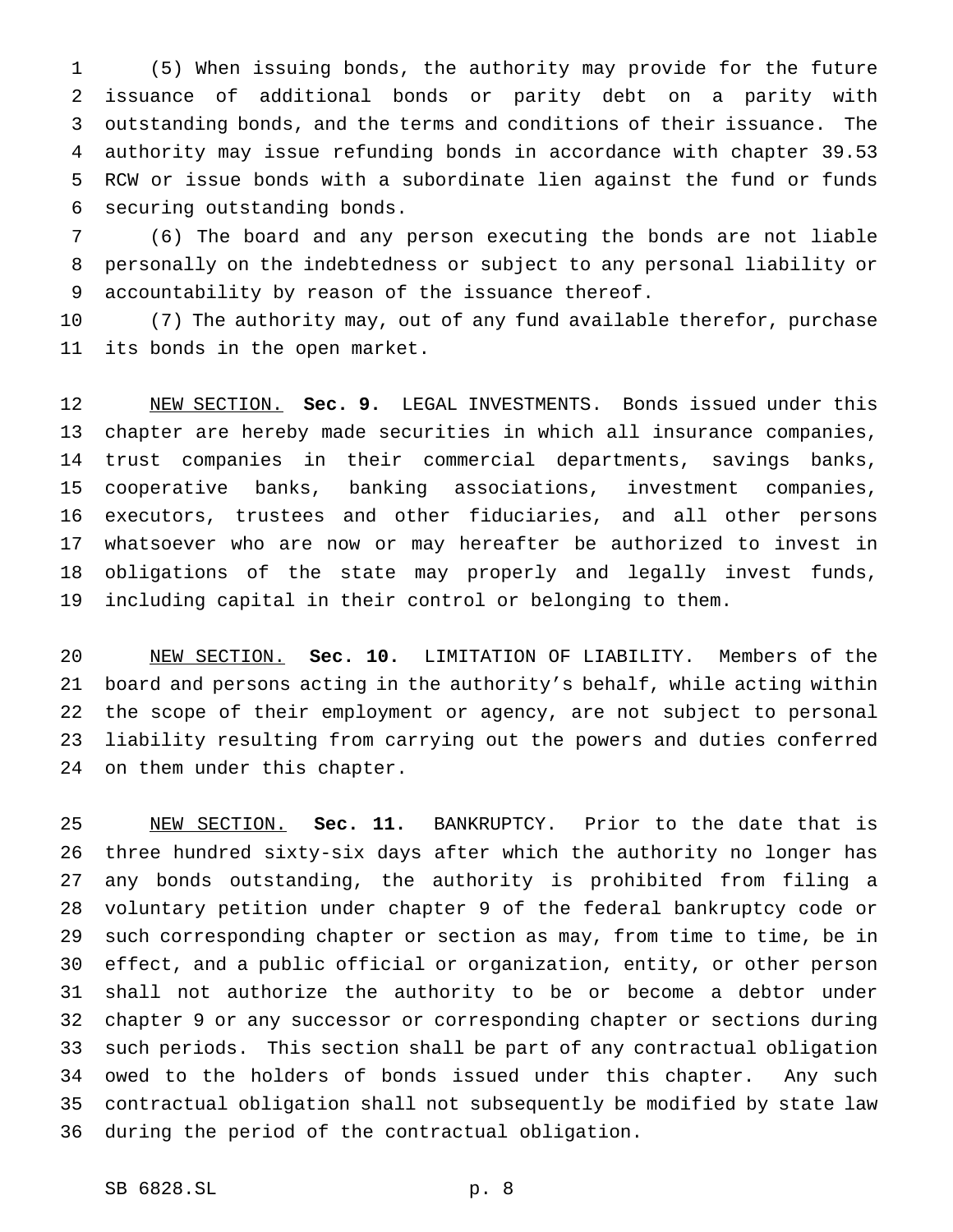NEW SECTION. **Sec. 12.** DISSOLUTION OF THE AUTHORITY. The authority shall dissolve no later than two years from the date of final payment of all of its outstanding bonds and the satisfaction of all outstanding obligations of the authority, except to the extent necessary to remain in existence to fulfill any outstanding covenants or provisions with bondholders or third parties made in accordance with this chapter. Upon dissolution of the authority, all assets of the authority shall be returned to the state and shall be deposited in the state general fund, and the authority shall execute any necessary assignments or instruments, including any assignment of any right, title, or ownership to the state for receipt of payments under the master settlement agreement.

 NEW SECTION. **Sec. 13.** DISPOSITION OF PROCEEDS. The state treasurer shall deposit the proceeds of the sale of revenue under this chapter into the tobacco securitization trust account hereby created and held in the custody of the state treasurer. Moneys in the tobacco securitization trust account shall be subject to such appropriations and transfers as may be provided by law and shall be used for capital expenditures, debt service on outstanding bonds of the state, or for other purposes as permitted by law. The sales agreement under this chapter shall provide for the state to allocate the use of proceeds of the bonds issued by the authority to enable interest on all or a portion of the bonds to be excluded from income for federal tax law purposes.

 NEW SECTION. **Sec. 14.** A new section is added to chapter 82.04 RCW to read as follows:

 BUSINESS AND OCCUPATION TAX EXEMPTION. This chapter does not apply to income received by the tobacco settlement authority under chapter 43.-- RCW (sections 1 through 13 of this act).

 **Sec. 15.** RCW 43.79.480 and 1999 c 309 s 927 are each amended to read as follows:

 (1) Moneys received by the state of Washington in accordance with the settlement of the state's legal action against tobacco product manufacturers, exclusive of costs and attorneys' fees, shall be deposited in the tobacco settlement account created in this section